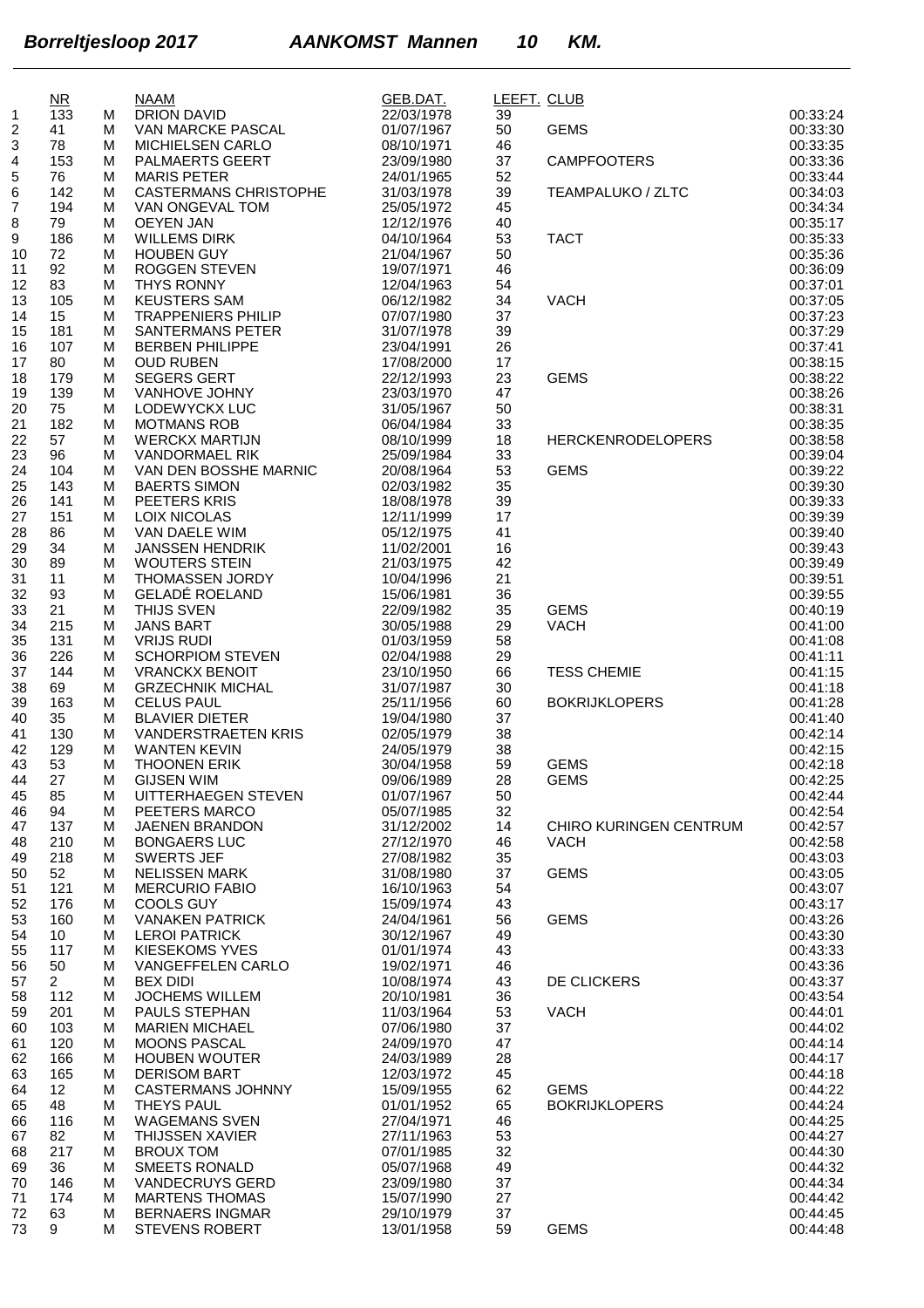|            | $\overline{\text{MR}}$ |        | <b>NAAM</b>                                      | GEB.DAT.                 | LEEFT. CLUB |                                               |                      |
|------------|------------------------|--------|--------------------------------------------------|--------------------------|-------------|-----------------------------------------------|----------------------|
| 74         | 193                    | М      | <b>HAESEVOETS LODE</b>                           | 23/11/1979               | 37          |                                               | 00:44:53             |
| 75         | 221                    | М      | <b>STEVENS TIM</b>                               | 31/03/1981               | 36          |                                               | 00:45:28             |
| 76         | 3                      | M      | VANDERSTEEN MARTIJN                              | 22/06/1989               | 28          | <b>RUN-DMC</b>                                | 00:45:33             |
| 77<br>78   | 231<br>216             | М<br>М | <b>VERMINCK KEN</b><br><b>VANUYTRECHT NICO</b>   | 28/06/1982<br>27/10/1986 | 35<br>30    | <b>IRON TEAM HASSELT</b>                      | 00:45:34<br>00:45:34 |
| 79         | 150                    | М      | <b>DIEU EDMOND</b>                               | 13/01/1952               | 65          | <b>BOKRIJKLOPERS</b>                          | 00:45:39             |
| 80         | 122                    | М      | THIJSSEN LUC                                     | 22/04/1962               | 55          |                                               | 00:45:42             |
| 81         | 128                    | М      | <b>LUYCK SANDER</b>                              | 10/10/1991               | 26          |                                               | 00:45:51             |
| 82         | 31                     | М      | <b>LEMKENS JAN</b>                               | 25/12/1958               | 58          |                                               | 00:45:56             |
| 83         | 167                    | М      | <b>SOMERS JEROEN</b>                             | 28/07/1989               | 28          |                                               | 00:46:01             |
| 84         | 140                    | М      | <b>COENGEGRACHTS TOM</b>                         | 29/08/1975               | 42          | <b>GEMS</b>                                   | 00:46:03             |
| 85         | 206                    | М      | <b>PAREDIS RAF</b>                               | 20/03/1979               | 38          |                                               | 00:46:04             |
| 86         | 38                     | M      | <b>BAETEN WIET</b>                               | 22/07/1985               | 32          | <b>HERCKENRODELOPERS</b>                      | 00:46:07             |
| 87         | 8                      | M      | <b>LUC MEERT</b>                                 | 23/08/1950               | 67          |                                               | 00:46:20             |
| 88         | 164                    | М      | <b>BURDZY SVEN</b>                               | 27/10/1971               | 45          | <b>DCLA HALEN</b>                             | 00:46:27             |
| 89         | 115                    | M      | <b>SAMPERMANS BART</b><br><b>RONNY HOUBEN</b>    | 19/08/1982               | 35          | <b>DCLA HALEN</b><br><b>HERCKENRODELOPERS</b> | 00:46:29             |
| 90<br>91   | 4<br>184               | М<br>M | <b>VANDERYDT PATRICK</b>                         | 17/05/1964<br>07/03/1966 | 53<br>51    |                                               | 00:46:33<br>00:46:37 |
| 92         | 170                    | М      | <b>HAYEN DANNY</b>                               | 10/07/1963               | 54          |                                               | 00:46:41             |
| 93         | 223                    | M      | <b>CLEEREN LUCAS</b>                             | 30/06/1964               | 53          |                                               | 00:46:44             |
| 94         | 37                     | M      | SCHRAEPEN CÉDRIC                                 | 06/10/1976               | 41          |                                               | 00:46:45             |
| 95         | 135                    | M      | <b>MEYSEN JANNY</b>                              | 22/05/1955               | 62          | <b>VACH</b>                                   | 00:46:55             |
| 96         | 183                    | М      | <b>VLEKKEN KAREL</b>                             | 12/07/1959               | 58          |                                               | 00:46:56             |
| 97         | 90                     | M      | <b>VALKENEERS ANGEL</b>                          | 11/12/2001               | 15          | KETI                                          | 00:46:59             |
| 98         | 65                     | M      | <b>BOUVE BART</b>                                | 06/03/1974               | 43          |                                               | 00:47:01             |
| 99         | 95                     | M      | PHLIX MARK                                       | 14/02/1973               | 44          | <b>VACH</b>                                   | 00:47:03             |
| 100        | 18                     | M      | VANSCHOONWINKEL GWEN                             | 01/02/1980               | 37          | BOKKERIJDERSTEAM WELLEN                       | 00:47:13             |
| 101        | 159                    | М      | <b>THOONEN JOS</b>                               | 30/01/1956               | 61          | <b>GEMS</b>                                   | 00:47:17             |
| 102        | 161                    | М      | <b>LAMBRICHTS ROBERT</b>                         | 07/08/1959               | 58          | <b>GEMS</b>                                   | 00:47:19             |
| 103        | 123                    | М      | <b>COENEN DAVID</b>                              | 25/01/1974               | 43          |                                               | 00:47:23             |
| 104        | 17                     | М      | DE RAEVE HANS                                    | 07/06/1979               | 38          |                                               | 00:47:27             |
| 105        | 51                     | М      | <b>CARDINAELS BERT</b>                           | 25/10/1982               | 34          |                                               | 00:47:30             |
| 106        | 113                    | M      | <b>WYNANTS FREDDY</b>                            | 24/05/1980               | 37          |                                               | 00:47:32             |
| 107        | 67                     | М      | DE BUS EVERT                                     | 27/07/1978               | 39          |                                               | 00:47:39             |
| 108        | 30                     | М      | <b>BAETEN KAREL</b>                              | 26/10/1962               | 54          | <b>HERCKENRODELOPERS</b>                      | 00:47:42             |
| 109        | 185                    | М      | <b>ATTEN TOM</b>                                 | 01/04/1990               | 27          | <b>FASTFOOT</b>                               | 00:47:43             |
| 110        | 106                    | M      | <b>MARIS EVERT</b>                               | 08/06/1985               | 32          |                                               | 00:47:45             |
| 111        | $\overline{7}$         | M      | VANDEREYKEN BREGT                                | 25/03/1977               | 40          |                                               | 00:47:47             |
| 112<br>113 | 175<br>28              | М<br>М | <b>BRONCKAERS BRAM</b><br><b>JACQUET JAN</b>     | 01/06/1999<br>02/04/1970 | 18<br>47    |                                               | 00:47:51<br>00:48:02 |
| 114        | 19                     | M      | <b>VALGAERTS TIM</b>                             | 11/05/1979               | 38          |                                               | 00:48:09             |
| 115        | 42                     | M      | <b>KAREL OOMS</b>                                | 01/04/1955               | 62          |                                               | 00:48:13             |
| 116        | 197                    | М      | VAN BELLE YVES                                   | 03/09/1972               | 45          | <b>VACH</b>                                   | 00:48:15             |
| 117        | 125                    | М      | <b>VANGENEUGDEN JEF</b>                          | 16/08/1948               | 69          | <b>BOKRIJKLOPERS</b>                          | 00:48:17             |
| 118        | 60                     | М      | DE WIT CHRIS                                     | 18/06/1961               | 56          |                                               | 00:48:23             |
| 119        | 124                    | М      | <b>BOONSTRA PETER</b>                            | 05/03/1974               | 43          |                                               | 00:48:26             |
| 120        | 73                     | M      | <b>JANCIC TOM</b>                                | 03/07/1969               | 48          |                                               | 00:48:29             |
| 121        | 149                    | М      | PHILIPPAERS RUDI                                 | 14/08/1966               | 51          |                                               | 00:48:32             |
| 122        | 180                    | M      | <b>HACK JOS</b>                                  | 21/09/1969               | 48          |                                               | 00:48:36             |
| 123        | 87                     | M      | VAN DEN HAUWAERT JULIEN                          | 12/11/1963               | 53          |                                               | 00:48:42             |
| 124        | 227                    | М      | <b>KUMS DIRK</b>                                 | 18/08/1960               | 57          | <b>VACH</b>                                   | 00:48:43             |
| 125        | 110                    | М      | <b>JOCHEMS BERT</b>                              | 25/10/1983               | 33          |                                               | 00:48:50             |
| 126        | 111                    | M      | <b>JOCHEMS PIET</b>                              | 26/09/1985               | 32          |                                               | 00:48:51             |
| 127        | 134                    | М      | <b>THEWISSEN MICHEL</b>                          | 03/02/1977               | 40          |                                               | 00:48:53             |
| 128        | 132                    | М      | <b>COENEN KRIS</b>                               | 17/02/1986               | 31          | <b>BOKKERIJK</b>                              | 00:49:04             |
| 129        | 100                    | М      | VANHERWEGEN PAUL                                 | 03/09/1954               | 63          | <b>GEMS</b>                                   | 00:49:07             |
| 130        | 119                    | М      | <b>VREVEN WILLY</b>                              | 02/03/1951               | 66          |                                               | 00:49:12             |
| 131<br>132 | 148<br>158             | М      | <b>VANDEBROEK REMY</b><br><b>STIENEN PATRICK</b> | 20/02/1949<br>01/06/1969 | 68          | <b>BOKKERIJDERS TEAM WELLEN</b>               | 00:49:18<br>00:49:20 |
| 133        | 213                    | М<br>М | <b>GATZ KOEN</b>                                 | 20/03/1976               | 48<br>41    |                                               | 00:49:34             |
| 134        | 39                     | M      | <b>BUEKERS MARC</b>                              | 05/03/1955               | 62          | ZAC                                           | 00:49:44             |
| 135        | 196                    | М      | <b>VRIJSEN VALERE</b>                            | 25/03/1961               | 56          |                                               | 00:49:47             |
| 136        | 155                    | М      | <b>TIELENS JAN</b>                               | 22/03/1960               | 57          |                                               | 00:49:56             |
| 137        | 47                     | М      | <b>BOONS PIETER</b>                              | 03/10/1980               | 37          | <b>HERCKENRODELOPERS</b>                      | 00:49:58             |
| 138        | 44                     | М      | <b>HEYLIGHEN LUDO</b>                            | 05/12/1965               | 51          | <b>KAPSALON LUC</b>                           | 00:50:06             |
| 139        | 205                    | М      | <b>BROUNS PIETER</b>                             | 27/05/1985               | 32          |                                               | 00:50:30             |
| 140        | 147                    | M      | <b>STOKX HUGO</b>                                | 25/07/1960               | 57          | <b>GEMS</b>                                   | 00:50:41             |
| 141        | 228                    | М      | <b>ROIJENS PATRICK</b>                           | 14/03/1966               | 51          |                                               | 00:50:52             |
| 142        | 98                     | М      | DERWAEL EMIEL                                    | 28/03/2006               | 11          |                                               | 00:50:56             |
| 143        | 118                    | М      | VANSCHOONWINKEL GEORGES                          | 19/01/1956               | 61          |                                               | 00:50:59             |
| 144        | 97                     | M      | <b>DERWAEL GERT</b>                              | 06/06/1976               | 41          |                                               | 00:51:02             |
| 145        | 138                    | М      | <b>TROOSTERS MARK</b>                            | 18/06/1970               | 47          | <b>HOESELT RUN</b>                            | 00:51:03             |
| 146        | 74                     | М      | <b>JASPERS MAARTEN</b>                           | 21/02/1979               | 38          |                                               | 00:51:06             |